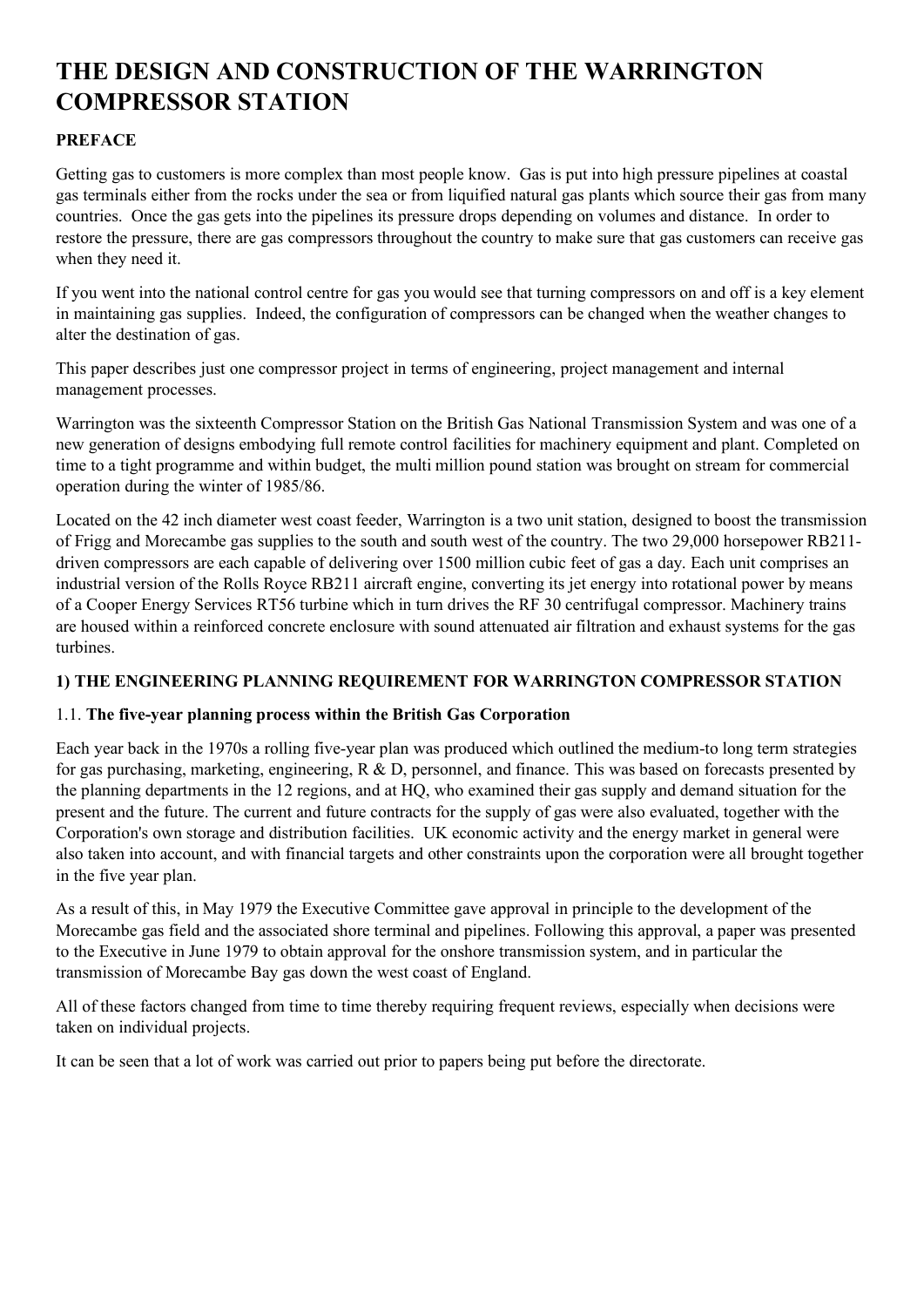#### 1.2. **The need**



*The Northern section of the National Transmission System* 

Barrow terminal is the point where Morecambe Bay gas comes ashore. The pipeline leaving the terminal had to follow a land route as it was not possible to lay a pipeline across Morecambe Bay. Because of its high nitrogen content the gas had to be mixed with supplies from another source to bring the specification within British Gas limits before it could be fed to any customer. When Morecambe Bay gas was introduced, the supplies into the Northwest Region exceeded the local demand and provision had to be made to transfer the excess gas to Warburton, whence the existing system could move gas into the Midlands. The output rate from Morecambe field was planned at the time to reach 900 Mcfd although the possibility of higher rates could be expected after further development. The transmission system therefore was designed so that Morecambe gas would mix with Northern Basin gas at Lupton. A 1050mm diameter pipeline would then take the gas south to Warburton, where a compressor station would be required to carry the gas flow into the existing 900mm dia. feeder.

Various options were also considered in respect of the pipeline size and route, including a 900mm dia. pipe instead of 1050mm dia. However, at planned higher flows in later years the 900mm dia. pipe would not be able to cope. The 1050mm dia. pipe route was planned to run from Lupton to Claughton. From Claughton there were two alternatives

- a) direct route, via Samlesbury and Blackrod, which was restricted to 612 psi by IGE/TD/1 between Blackrod and Warburton
- b) a less direct route which could operate at 1000 psi over the whole route.

Although the higher-pressure route had higher pipeline cost, because of the extra distance, the cost of fuel to operate a compressor station in the long term was lower than operating at a lower pressure. This route was also considered to be more suitable should the Morecambe output increase.

### 2) **PROJECT TIMING**

The timing of the Lupton to Warburton Link was related to the build-up of new supplies in the north as a whole, not just Morecambe Bay gas. This is because the whole of the West Coast pipeline development had been sized, not only to allow the transmission of Morecambe Bay gas but also substantial quantities of gas from St. Fergus, primarily for mixing purposes, but also allowing the through transmission of St. Fergus gas further south. This allowed reinforcement of the existing East Coast route to be delayed with consequent savings in investment costs. It was on this basis that the original October 1983 completion date was planned. Due to delays in the completion of offshore plant by the supply companies serving the St. Fergus terminal, a slower build-up of these gas supplies was forecast. This meant that the capacity provided by the West Coast development, including the Lupton-Warburton link, would not be required until October 1984 winter, in which the first supplies of Morecambe Bay gas were expected, delaying capital investment, and making significant investment savings.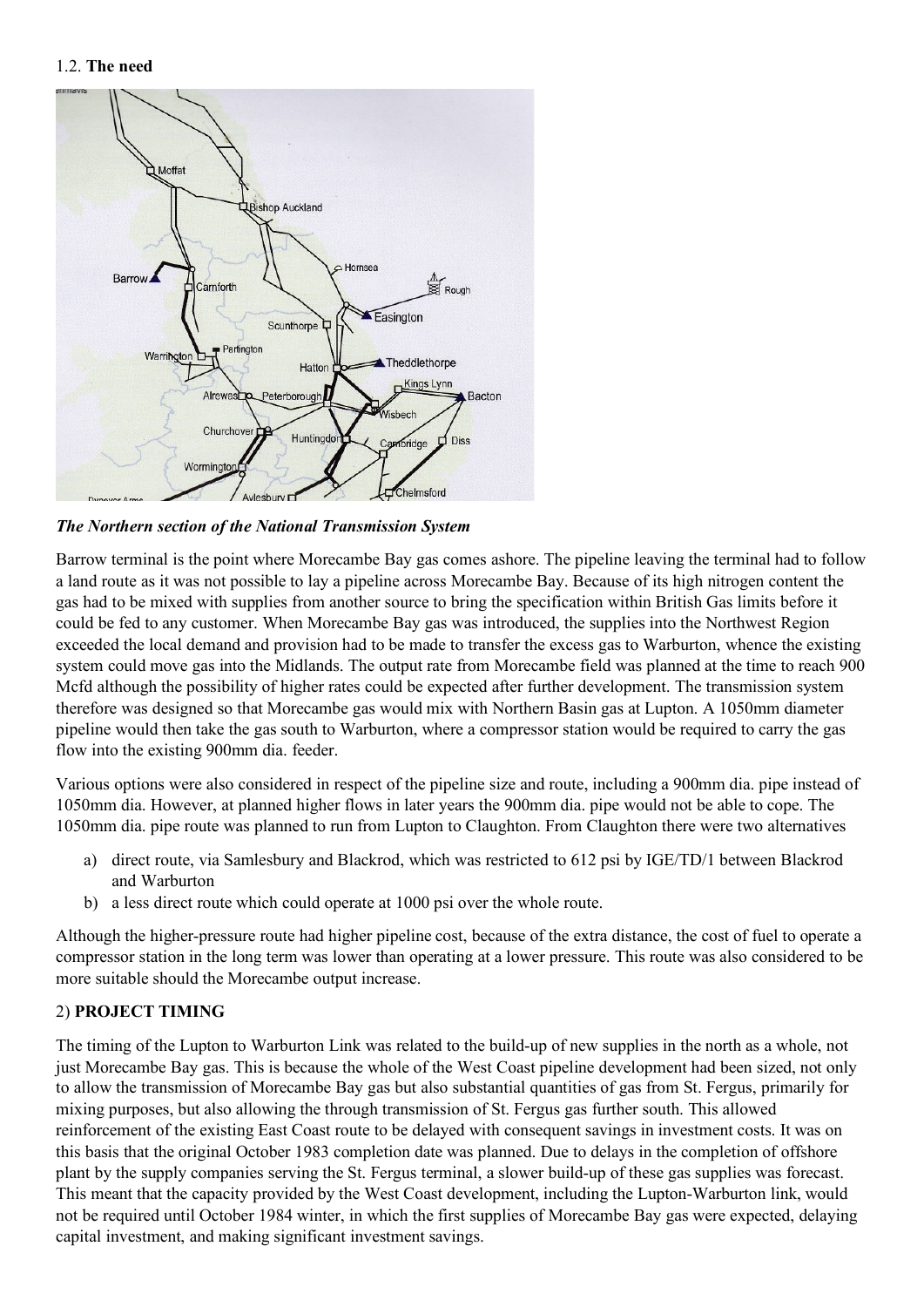## 3) **SITE LOCATION**

3.1 During the early investigations that were carried out by the Environmental Planning Department, the search area concentrated on sites near the Carrington-Partington Petrochemical Complex. The compressor station was to be called Warburton. However, the directorate instructed that these areas should not be considered further due to pipeline connection costs which were not considered acceptable.

3.2 Engineering Planning then came up with a new optimum site search area, ten miles long, in which any point was considered to be suitable economically. The search area was established, after studies had been carried out to determine suitable locations, in conjunction with the Transmission Planning Department. These studies took account of the operating cost of the compressor station, together with the amount of gas to be transmitted, and the pressures at the station inlet.

3.3 The first notice that the Environmental Planning Department would receive was the issue of a planning data sheet, which provided details of the operational requirements of the station. This data sheet was also given to the Construction Department as the basis of the first brief for discussion about a compressor station. The pipeline route having already been established, the preferred search areas on the pipeline were advised by the Transmission Planning Department. The task of the Environmental Planning Department was to find a site that would meet as far as possible a wide range of technical and Town Planning criteria, cause the least disturbance to the area, obtain planning consent from the Local Authority, (avoiding a Public Inquiry and any erroneous planning conditions) and that did not use Grade I agricultural land (since this would also involve a Public Inquiry). Ordnance Survey maps were consulted, to determine the suitability of the local area, then visits were made to obtain local knowledge that is not evident from maps. Detailed information was built up and put on to a map showing areas specific interest.

Site access was examined to see what problems would be met not only in constructing a Compressor Station, but to see if new roads to the site would be required, all of which would determine the site suitability in cost and environmental terms.

The Environmental Planning Department arranged for aerial and topographic surveys to be carried out, with photographs being taken of likely selected sites for discussion. An agent who had local knowledge was employed in conjunction with BGC Legal Department to act on behalf of the Corporation, in dealing with land owners to negotiate the purchase of a site.

3.4. During these early stages the Construction Department was given notice of the need for the Compressor Station again by the issue of a planning data sheet. The Construction Department did not however become involved in the detailed search for the site, which was left to the Environmental Planning Department. However, when the search had narrowed the possible sites to a selected few, the Construction Department became involved, so that costings could be estimated in respect of road access and any constructional problems that would make the site unsuitable. Possible layouts were imposed on the sites to see what problems might arise, together with very rough costings. These exercises helped to determine the most suitable site.

All of this work was carried out under the direction of the Engineering Planning Department as it was their project until permission was given to build from the Directorate.

From these studies one or more sites were chosen, the Environmental Planning Department along with their agent investigated the site owners, and determined the site with the most potential in terms of cost and willingness to sell.

The site (approximately 43.05 acres) was owned by a local man. It was bounded by a road to the east, and a wood to the west. To the north of the site was a small fishing lake owned by a local company which owned several sites in the area for dumping waste. To the south of the site the land had been subjected to infill operations. There were two properties close to the proposed site boundary, one to the south and one to the north. Approximately in the centre of the site there were two cottages that were occupied, one cottage by a small family, and the other by an elderly spinster. Both cottages were in a very poor state of repair without any services.

The Corporation negotiated to purchase the site with vacant possession of these cottages, by agreement. The Local Authority was attempting to rehouse the occupants of the cottages since a demolition order had been made by them.

I have mentioned the above properties and occupants as they feature later in the paper, and had a direct effect on the project.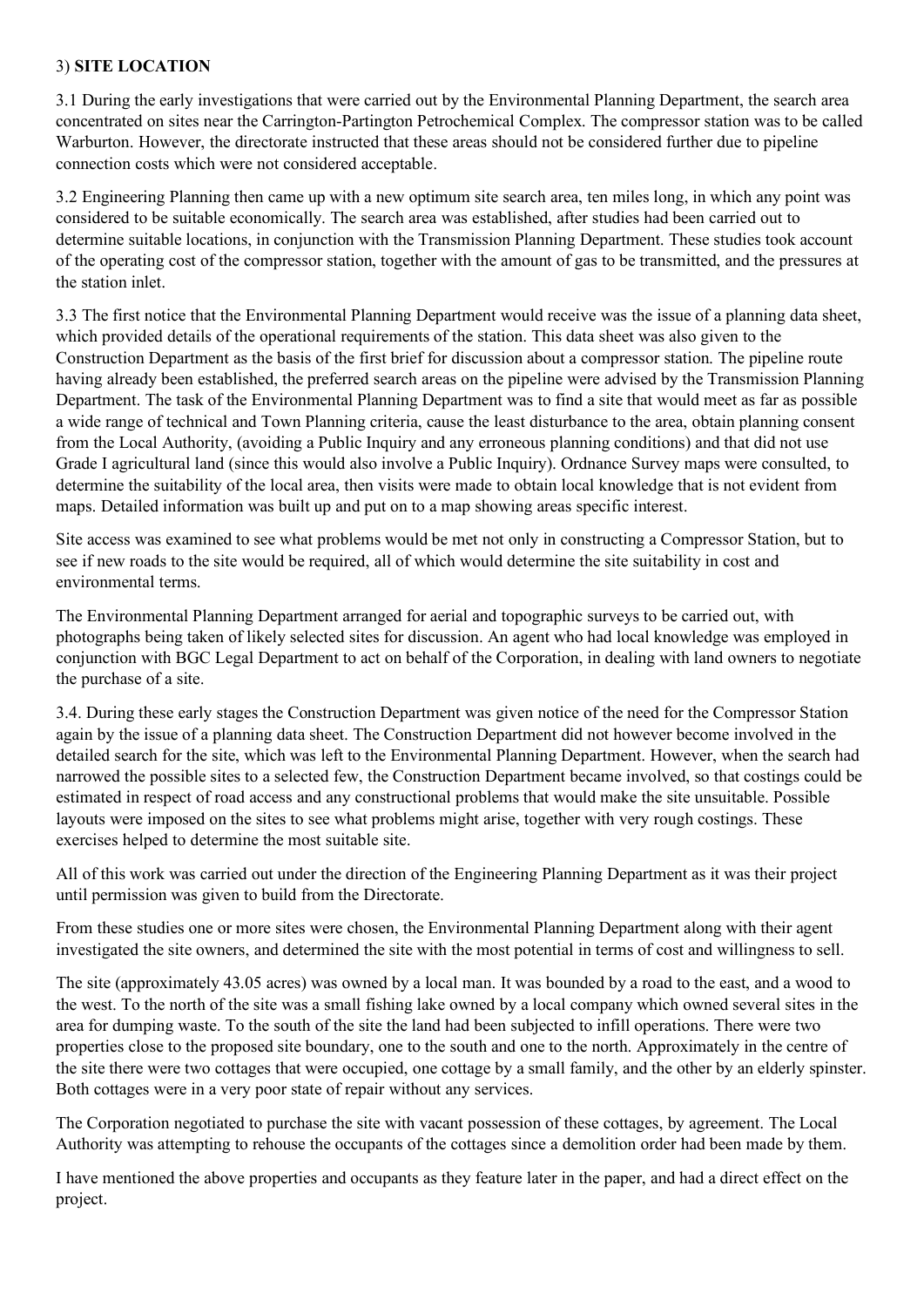3.5. Now that the site had been chosen, detailed plot plans could be drawn with details of pipework and roads laid out. The buildings could be positioned and discussions took place with the Plant Operations Department (P.O.D.).

# 4) **THE STATION DESIGN**

4.1. As noted earlier, discussions in 1978/9 covered a possible Compressor Station called Warburton. From these early discussions Process Flow Diagrams and Engineering Line Diagrams had been produced. The PFD's and ELD's were based on previous station design, such as those at Wisbech and Aylesbury with alterations to suit the process requirements of the Planning Data Sheet for Warrington. Site layouts used at these previous stations for pipework and buildings were also used in the initial site layouts. During later discussion agreement was obtained with Plant Operations Department to change the road design so that road access was only required to the front and sides of the Compressor cabs. It was agreed that by sensible plant design all major items that might need the use of a crane or other such vehicles at a later date could gain access from the proposed road layout. The layout of the compressor cabs and control building provided a site layout that was acceptable to P.O.D. and included the demolition of Wood Cottages.

4.2. While the preliminary studies were being carried out, the Corporation's surveyors carried out an intensive survey of the topography of the proposed site. The survey detailed the site levels, the pattern of the ditches around the site, and the direction of water flow. The areas immediately to the north and south of site were also surveyed. The information obtained gave an indication of the type of trees in the area, and the contours of the adjoining land. This information enabled landscaping proposals to be prepared, and the site survey was used by the Design Department. The survey was also used at a later date as a reference for a site investigation.

4. 3. All of these preliminary studies were carried out with the agreement of the Engineering Planning Department. Agreement having been obtained on preliminary layouts, the Design Department were able to provide piping layouts and possible foundation requirements. A site survey was necessary, and during 1980 a contract was placed to carry out this work. The scope of work covered the drilling of 8 boreholes to depths of between 9.7m and 12.7m using the "Shell and Auger" method. Undisturbed samples were recovered and standard penetration tests were performed at approximately lm intervals in each borehole.

In order to monitor groundwater conditions piezometers were installed in 4 of the 8 boreholes, and a standpipe was installed in a fifth borehole, to enable water level readings to be taken.

Additionally, 25 trial pits were dug, using a J.C.B. 807 tracked excavator. The trial pits were dug at positions between the boreholes on the sites of proposed structures, and pipe areas, and along the lines of new roads and contractors' working areas. A further contract was awarded to monitor the site investigation work. The results were then analysed to produce a Geotechnical Report. This report detailed the findings of the site investigations, and made recommendations for the design of the earthworks, site drainage, and foundations in relation to the proposed site layout

4.4 The findings of the Report confirmed that previously used methods of construction were acceptable at Warrington in respect of the compressor cab, and control building foundation. Previous designs for road construction were also acceptable.

The west of the site was covered with a layer of peat up to depths of 2m, and the groundwater was shown to be constant at 3m below ground level. The recommendation that the peat should be removed before major work started was accepted, and this work formed part of the first contract.

The boulder clay encountered on the site was considered suitable for backfill provided the moisture content did not exceed 20% at the time of placing.

4.5. The buildings proposed in the early stages of the project were a repeat of the buildings that had been previously used at Aylesbury and Wisbech Compressor Stations and were known as the standard design. The exception was the finish. Aylesbury and Wisbech had a painted exterior, and ceramic tile finish respectively. It was intended to finish Warrington in ceramic tiles. The geotechnical report from Ove Arup confirmed that the proposed compressor cabs used at the last two stations could be repeated, using driven cast in situ piles for the foundations, as used at Aylesbury and Wisbech. The compressor cab design that was to be used at Warrington, was essentially an acoustic housing for a compressor unit with ancillary equipment, sized to accommodate machinery of all approved manufacturers. The foundations were designed with all service ducts to accommodate all cabling and pipework.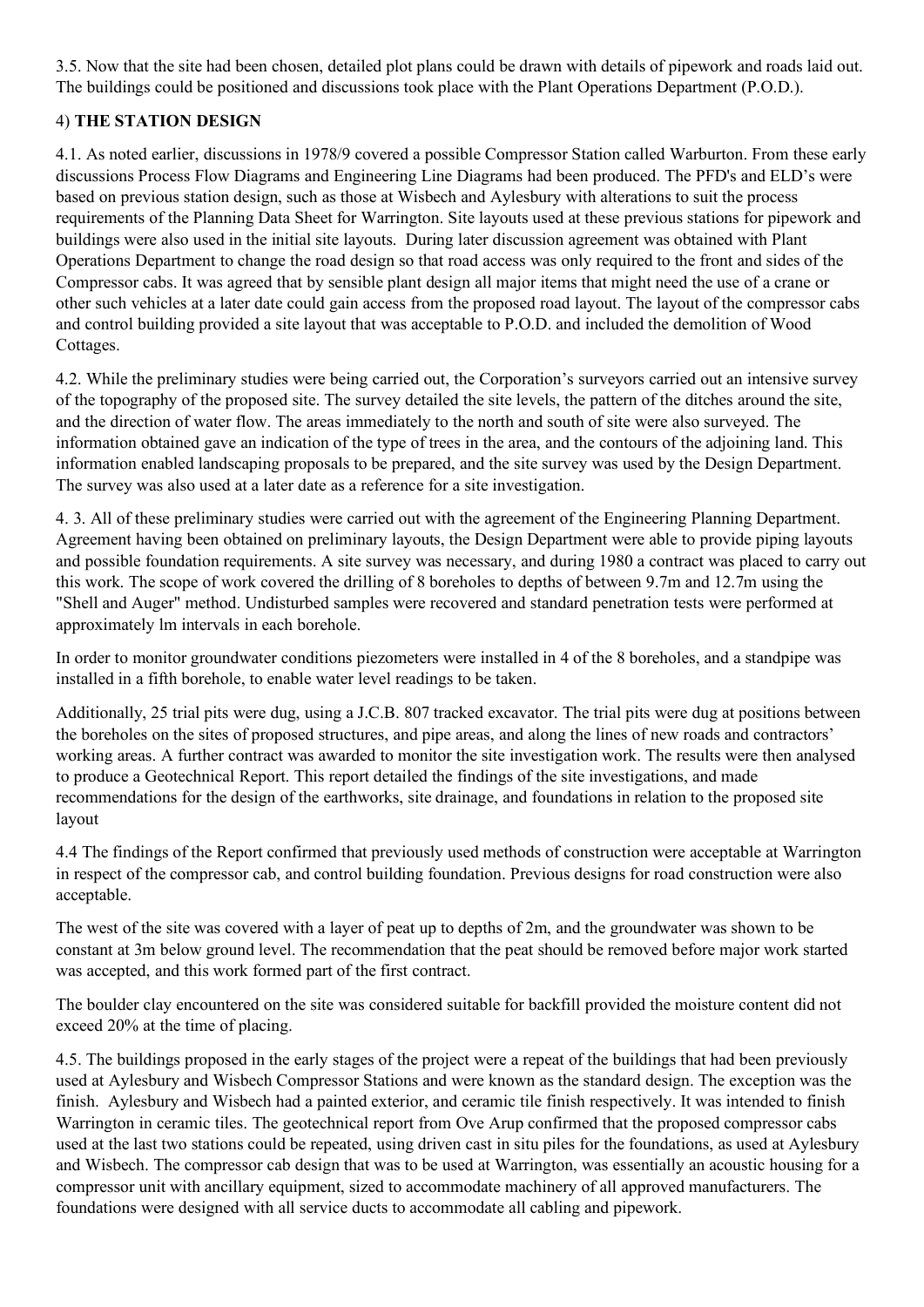The construction of the compressor cab was an internal steel frame supporting a cast reinforced concrete wall, and roof. A snow hood was designed to be cast in concrete over the air intake after the machinery and ventilation equipment is installed.

4.6. The standard control building housed control equipment, operating administrative personnel, workshops and utility rooms. The standard allowed flexibility in the accommodation such that size of individual components could be varied dependent upon the requirements of the specific station. The control building standard was a steel frame with reinforced cast in situ construction with a tile or paint finish.

4.7. Other buildings were required to house a standby generator, and separately an oil and paint store. A compound was also required to house a 11 KVA transformer. All of these buildings fitted into what had come to be known as the standard layout. Additionally, at Warrington a separate building was required at the request of North West Electricity to house a supply metering unit, and isolator since the site was designed for remote operation and was not permanently staffed.

# 4.8. **Building Design Changes**

4.8.1. All of the designs for the buildings that were to be based at Warrington were considered to be the Standard. However, studies were being undertaken by a standardisation working party within the Construction Department, but not as part of the Warrington project, to determine if the previous methods of construction could be improved. The changes examined were to establish if a cost saving in construction could be made, and to see if the construction period could be reduced.

The standard building already had precast concrete which had been painted, and had tiles fixed to the exterior. Painted finish, it was considered, would cause long term maintenance problems, and would be unattractive as the finish deteriorated. A good quality exposed aggregate finish was examined but the cost in achieving a good finish was unacceptable. Profiled cladding on a steel frame presented a good finish but required special acoustic treatment. It was also considered that the cladding could be susceptible to mechanical damage.

4.8.2. An alternative which was finally accepted was a brick exterior, which lent itself to a cavity construction, and also provided better weathering of the exterior walls. It was also estimated that savings in costs could be achieved with brickwork, as the in situ concrete on the cab could be thinner than that used at previous sites. Also, the control building, although requiring a steel frame, could be built of a blockwork inner wall, with a cavity and brick outer wall which was a more conventional building method.

4. 8. 3. The compressor cab snow hood in the past had been erected after the installation of the compressor equipment, and was constructed of concrete, this meant that the building contractor would have to remain on site after completion of his other work, to complete the snow hood.

The snow hood was changed to a steel frame bolted on to the cab structure after the machinery equipment was installed, but was erected by the machinery contractor, who was responsible for the cladding around the exhaust stack and fitting of all doors to the cab which were acoustically treated.

4.8.4. AII other buildings on the site were also given a brick exterior to match the control building and compressor cabs. Studies were also undertaken during this time by the Project Planning Department to produce not only a "standard" building but a "standard" programme which could be used as a basis for the project programme and could form part of the construction programme.

Programmes were produced which examined different methods of construction, including the possibility of using standard blockwork on the compressor cab wall instead of concrete. Although the programme produced saved 25 days, the idea was not progressed.

### **4.9. Standby Generator (S.B.G)**

4.9.1. The original station design called for a gas-driven 500 KVA standby generator. The S.B.G. was to be housed in a purpose-built building that would be acoustically treated to contain noise. All services into the building were via ducts. The S.B.G. would sit over concrete trenches which would allow ease of installation of the cables and other services.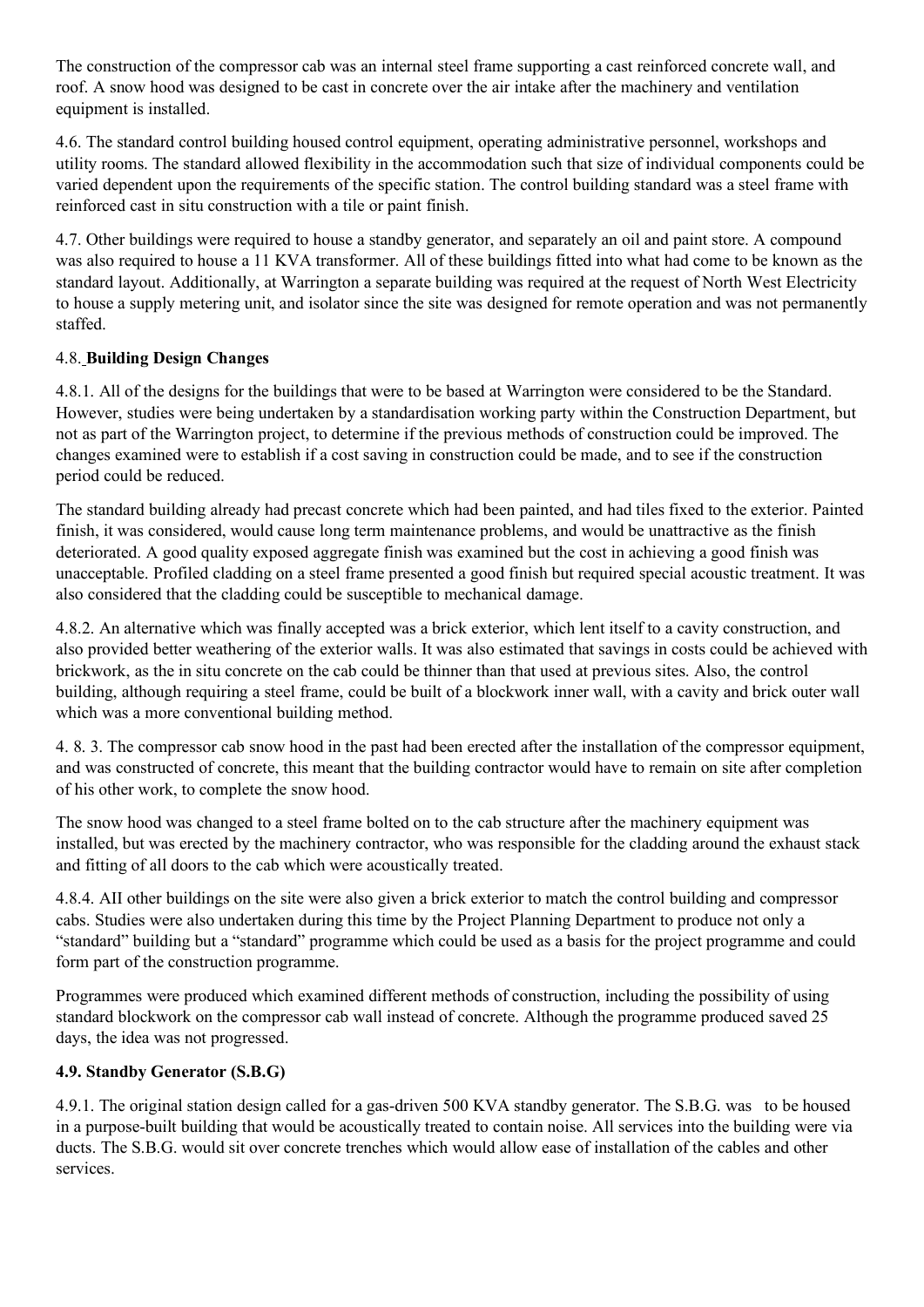4.9.2. Proposals were put forward that saved considerable costs and construction time. A proposal to change from a gas-driven S.B.G. to a diesel unit, housed in a purpose made acoustically clad steel enclosure was not readily accepted, as all compressor stations built in the previous few years were built using a gas-driven unit. The proposal was for a 500 KVA unit, with fuel storage for 24 hours, in which time it was felt that any emergency would have been dealt with, including total failure of the electricity supply. After considerable discussion it was finally agreed that fuel storage for 72 hours running would be provided.

The size of the enclosure also came in for close scrutiny. The original intention had been that for maintenance purposes there would be removable panels on the side of the enclosure. This was not acceptable to P.O.D. who wished to be able to carry out routine maintenance under cover. The size of the enclosure was therefore increased to allow a working space around the S.B.G. of 1.2m at the narrowest area. The enclosure was designed to be removed in the event that there would be a need to remove a major part of the equipment for repair.

The fuel was fed from the storage tank by gravity, feeding a day tank situated at the base of the unit. The enclosure was fitted with fire detection and protection equipment as was the gas fired unit.

4.9 .3. Although the S.B.G. was to be driven by diesel, P.O.D. insisted that provision be made for a gas supply to be made available, so that in the event of a mobile standby unit being brought to site it could be used while repair or maintenance work was carried out on the permanent unit. Although P.O.D. had both gas and diesel driven mobile units no guarantee could be given that a diesel unit could be supplied to Warrington. There were therefore connections for supply of gas and diesel in the event that another unit is brought to the site.

# **4.10. The Mechanical Design**

4.10.1 In November 1980 the Process Flow Diagrams (P.F.Ds) and Engineering Line Diagrams (E.L.Ds) based on previous stations were issued which detailed the sizes of the pipework, the operating pressures and temperature. The main station inlet pipework was established as I050 mm dia. inlet, with 900 mm outlet. The station pipework was connected to the national grid pipeline by a series of valves, which could isolate the station from the grid and were controlled remotely by the operational centre. The design operating flow was set as a maximum 60 x  $10^6/(ST)$ m<sup>3</sup>/d. with a maximum operating pressure of 70 Bar at 30°C. (1,030 psi) The maximum design operating outlet pressure and flow were the same as the inlet, with an increase of the operating temperature to 50°C. The station design included 3 gas scrubbers. The main station process pipework with both inlet and outlet to the compressors was to be directly buried or placed in concrete trenches. The pipework in the concrete trenches was also to be acoustically lagged.

The burial of the pipework. Placing it in trenches with acoustic lagging, was a recommendation of the Environmental Planning & Machinery Departments to reduce the operating noise of the station. If the previous station design had been followed, the process pipework would have been above ground. However, because of the close proximity of two properties, one to the north east of the site (Oaktree Cottage) and the Mission House to the south east of the site, special treatment was advised. Proposals had been put forward by the Environmental Planning Department to purchase these two properties, and thus save construction costs associated with reducing the operating noise of the station. This recommendation was however not accepted by the Directorate.

4.10.2. The PFDs and ELDs covered the operating requirements of the station and detailed the various equipment required along with the instrumentation required to monitor and control the station's operation. The PF's and ELDs covered the following major items: -

a) PROCESS FLOW

b) GAS SCRUBBERS and CONDENSATE TANK

c) PRESSURE REDUCTION UNIT

d) ACTUATING GAS and MAIN SERVICES

e) GAS COMPRESSION

#### f) VENTING

and other items such as lubricating oil lines, water services and fuel gas for the gas generator.

4.10.3. The gas scrubbers were to be placed on site in the required location ready to be included in the station pipework by the main works contractor.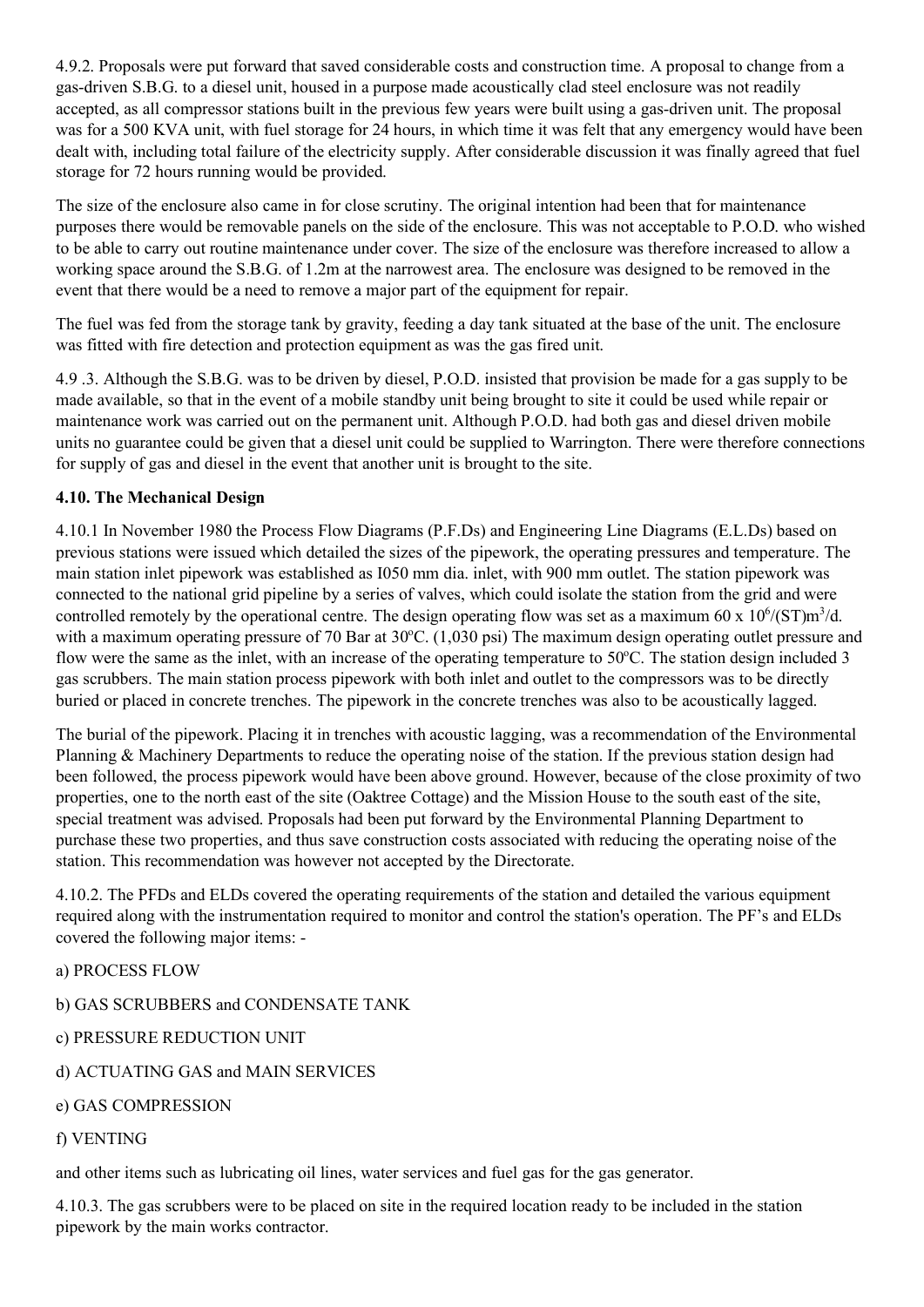The function of the gas scrubbers was to remove from the gas stream any contamination that would damage the compressor equipment, such as solid objects, and liquids. Solid objects were deposited in the base of the scrubber vessel, as were liquids.

The early design of the station called for 3 scrubbers, but in April 1982 the P.E.Ds were revised to include only 2 scrubbers with the scrubber design capacity changed to make each scrubber capable of taking one half of the maximum station flow. The scrubbers were designed with an auto dump system to automatically remove liquids (condensate) from the scrubbers and pass them into the condensate tank. The condensate tank was sized at  $45m<sup>3</sup>$  to accommodate I0,000 gallons of condensate, and would have a blanket gas within the condensate tank.

In October 1982 several changes were made to the design proposals which at this time formed part of the agreed station design philosophy, and were the subject of tender evaluation with companies who had tendered to design, manufacture and supply the gas scrubbers, and condensate tanks, together with the auto dump system.

The changes proposed were: -

a) Delete the auto dump system, in lieu of a manual system.

b) Delete the blanket gas system from the condensate tank, the tank to be continuously vented to atmosphere.

c) Reduction in the size of the condensate tank capacity and size from  $45m<sup>3</sup>$  to  $15m<sup>3</sup>$  (3000 gallons) tank.

d) Reduce condensate tank specification from BS 5500 category 1 to category 3.

These proposals were made to reduce the cost of the scrubber system, as there was evidence that the quantities of liquid that could be expected at Warrington were less than those first expected. The scrubbers and condensate tank system were to the Machinery Department Specification MDS/I7. The specification MDS/I7 was prepared for all compressor stations, which determined the size for the condensate tank.

Since the first compressor was commissioned in 1970 the quantities of liquids collected were generally less than expected. Liquids such as oil, water, glycol, methanol and hydrates of small quantities had been found in the scrubber and condensate tanks at most of the compressor stations. The amounts collected did not interfere with compressor operations.

The gas at Warrington would have passed through 4 sets of scrubbing facilities when transmitted from Scotland.

The gas transmitted from Barrow had adequate specification to remove hydrocarbons by the chilling processes. The chilling process ensured that gas would not have a hydrocarbon dewpoint greater than -1°C at any pressure. The worst predicted dewpoint was -9°C However, there was a low probability that failure of the liquid separation system could result in some liquid carry-over, but these liquids would be reabsorbed into the gas stream. It was expected that the major source of liquid was likely to be the result of maintenance and testing on the pipeline itself.

As part of the overall change, the condensate construction design standard was reduced from BS 5500 category I to category 3, as it was felt that the design conditions stated in MDS/I7 were acceptable for a category 3 tank. (Design standards – Design Pressure 3.5 bar for a temperature range of  $-1^{0}C$  to  $+50^{0}C$  and to withstand full vacuum conditions). The effect of the change was that welding of the tank seams was only required to be carried out from one side, i.e. welding could be carried out from the outside of the vessel. Category 1 called for welding to be carried out both inside and outside the vessel. The effect of this change was that costs for manufacture could be reduced. Although this change was accepted, and the manufacturers of the condensate tank advised of this change, the mechanical design department objected, the manufacturer therefore had to comply with category 1.

Because of the low volumes of liquid expected to be retained in the gas scrubber it was felt that the need for an auto dump for the removal of condensate from the scrubber was not necessary. A manual dump was therefore accepted which saved approximately £I0,000 in equipment not required.

Condensates were only collected and taken off site by P.O.D. if unavoidable. They had no resale value, involved Customs & Excise duties, and their disposal by any other method than evaporation resulted in a revenue loss to B.G.C. It was also understood that setting up the instrumentation on a blanket gas system was troublesome and as such, in some stations, the tanks were vented to atmosphere. Some maintenance savings would thus result by deletion of the system. This further change was accepted with a saving of approximately £8,000.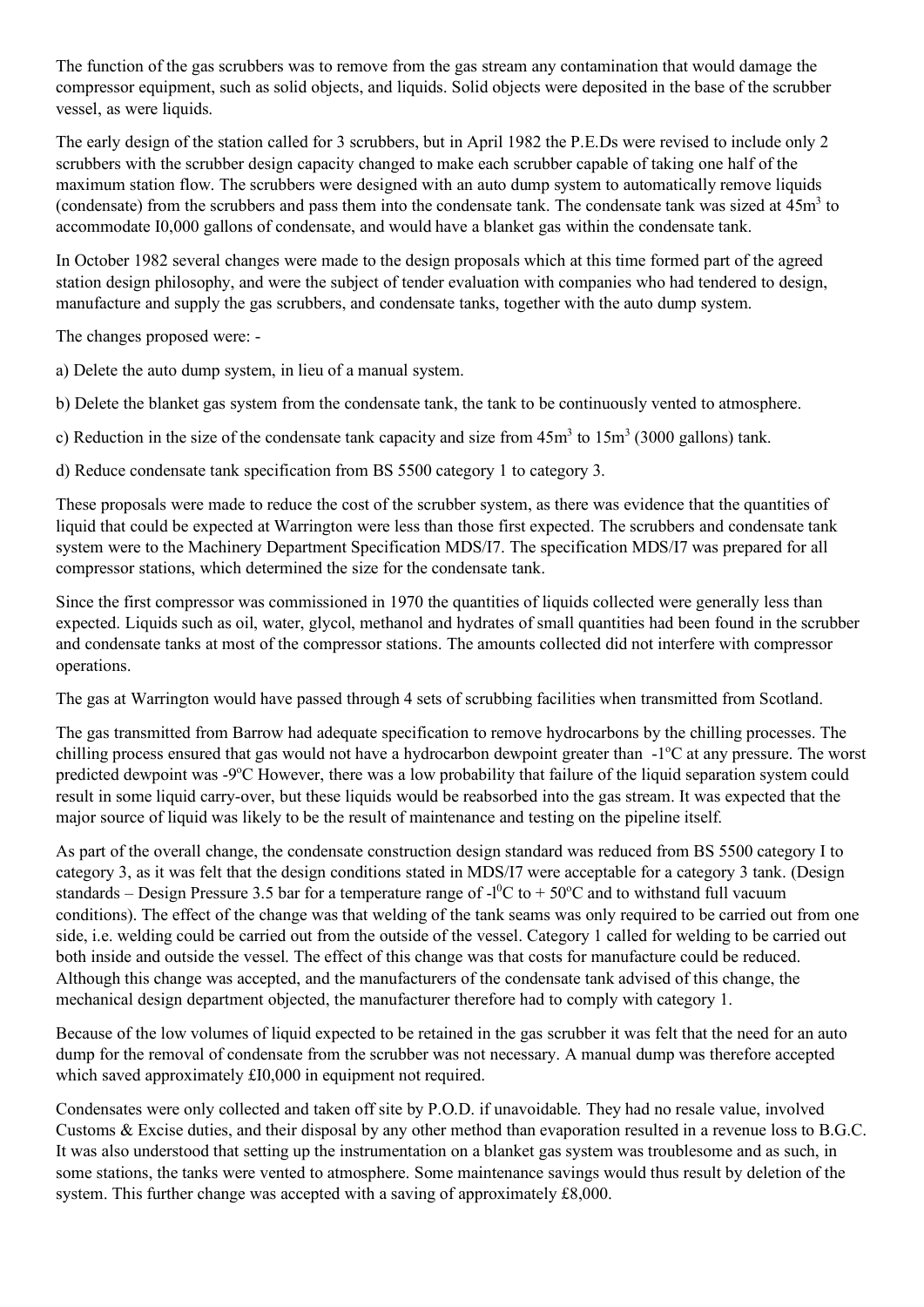The above changes were made in the early days of the contract to design and manufacture the scrubber and condensate system, and did not therefore affect the manufacture and delivery. Savings of £26,000 were made.

4.11 The pressure reduction unit was of a similar design to that used at previous stations. It could be seen from the P.F.D. that all essential gas services and equipment were supplied with gas at the correct flow and pressure to operate valve actuating supply fuel gas to the gas generators, and domestic gas to the control building.

4.12 The venting system was an important part of the station safety system. In the event of an emergency shut down the main process pipework and compressor units were vented to atmosphere via the vent stack. The rate of flow to the vent stack was controlled by a quiet vent unit which restricted the gas flow to 7.75 Kg/sec.

# **4.13. The water supplies**

4.2.1. The water supply to the compressor station posed a particular problem as the water pressure in the area was restricted because of low pressure caused by a poor distribution system. The normal station design would be to have a fire water reservoir of 31,000 gallons, but because of the poor supply the firewater reservoir was increased to 80,000. Also, to the north of the site was a small pond. The fire authority suggested that it would be helpful to have the facility of being able to use the pond to assist in charging the site fire ring main. The fire ring main therefore was designed so that the Fire Brigade could not only charge the fire ring main from the fire reservoir, using the pump on their fire tenders, but could also place hoses in the pond and connect on to fire main at a charging manifold to the north of the site, again using the fire tender pump to draw the water from the pond.

# 5) **COSTING, PLANNING AND CONTROL OF THE PROJECT**

5.1. As noted earlier in the paper the costing and programming of the project before project approval was controlled by the Engineering Planning Department. Before permission was given by the directorate to start formal design, placing of tender enquiries for both free issue materials, and contractors to carry out the construction work, an overall project time table had to be agreed, together with costs for the proposed project.

A small project team in the construction department examined costs of past projects, where work was similar, to obtain cost estimates for Warrington. Also, a firm of Quantity Surveyors were appointed who had a good knowledge of the work proposed, to assist in the costing exercise. At this time full detailed design drawings had not been produced, however site layouts detailed the approximate pipe routes, and building layout. With this information and using detailed knowledge of past projects it was possible to cost the proposed station.

5.2. To obtain project approval a paper detailing the estimated costs had to be presented to the Special Expenditure Committee, (S.E.C.), and also defined the construction period. An operational date of October 1984 had already been defined during the Engineering Planning Department's work on defining the need for Warrington. From the programme planning exercise detailing the contract strategy, design requirements, lead time to purchase free issue materials, and time required to tender and place contracts, a date was established, for the presentation of the paper to the S.E.C. The S.E.C. paper was presented and approved in September 1981, at which point the project becomes the responsibility of the Construction Department.

A Project Manager and Project Engineers who were working to take the Project to the S.E.C. took over. The Project Manager was responsible for the overall project, the Project Engineers were responsible for one or more contracts, acting as The Engineer's representative under the Contract conditions, with a resident Site Manager also appointed to act as The Engineer's representative, but only with responsibility for the day to day running of the site. The Project Engineer was responsible for the control and administration of the Contract. The person appointed to be the Engineer was the departmental head of Compressor group in the Construction Department.

5.3. Because of the time required to manufacture and deliver the two R8211 gas generators, agreement had been obtained for the advance purchase of the RB211s from Rolls Royce in October 1981. Also, during the preparation of the S.E.C. paper, preparations were well in hand with Tender enquiry documents for the machinery contract. Tender documents were issued in October 1981 for the machinery contract, with the provision that the successful Contractor should take over the RB211 order with Rolls Royce from the Corporation.

5.4. At the inception of Warrington, the Construction Department was in the process of starting to use a new "Project Management Cost Control and Information System" called PROMIS. The object of the PROMIS system was to be able to have a better understanding and control of the expenditure of a project, together with the programme.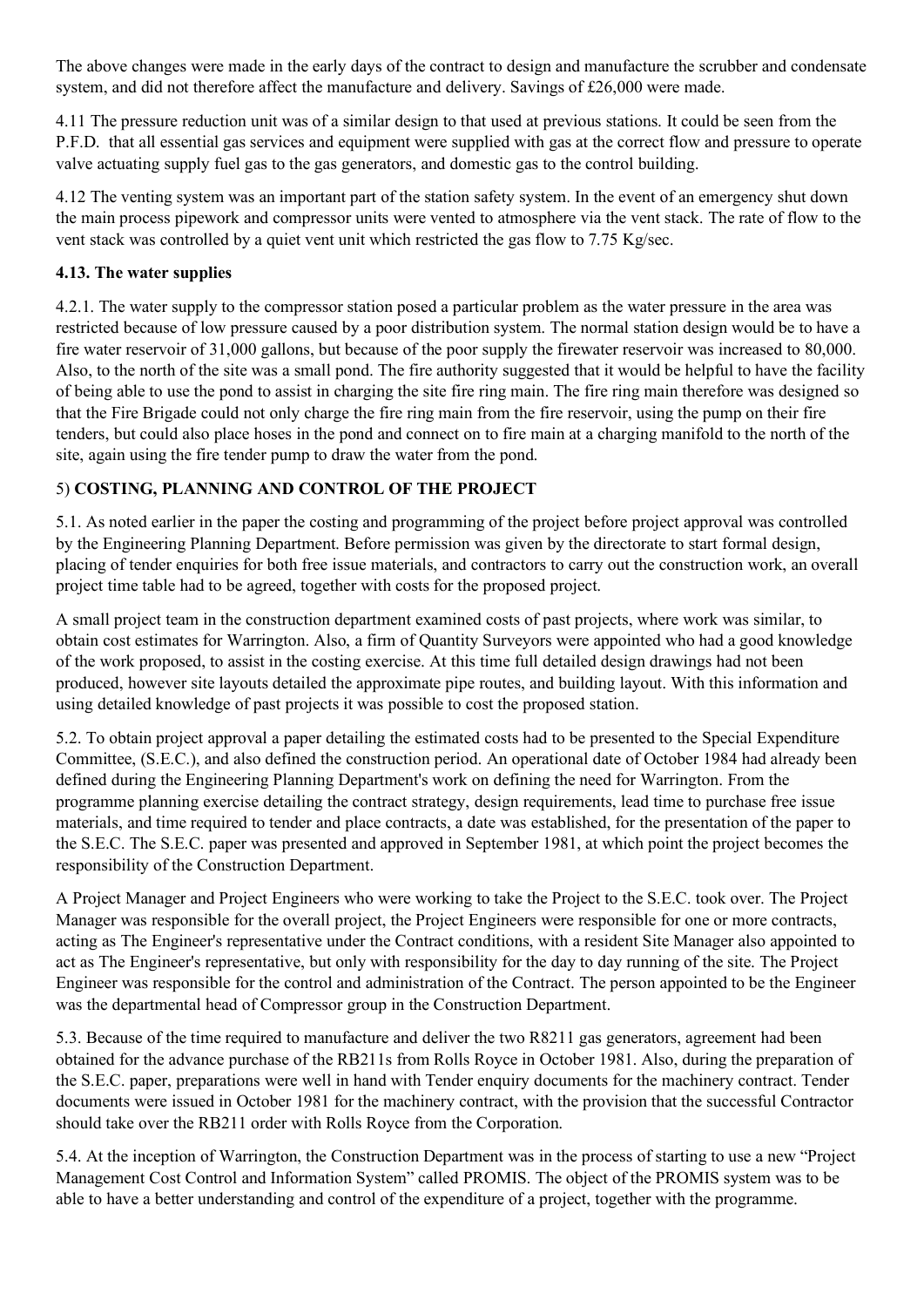The costs were broken down into Work Packages, which were then broken down into Elements. The whole of the project cost was then categorised with individual W.Ps and Es being given unique numbers which were retained until the end of the project. At a later stage when the major contracts were awarded, the contractor also used these unique WPE numbers, which were against the various items of work in the Contract Bill of Quantities.

As the contracts, and the project, progressed, each month a computer printout was produced which detailed expenditure although, because of the reporting system, the expenditure on the printout could be two months late.

5. 5. The PROMIS system had been in use for three years on the Warrington project and a little longer in the department as a whole. The system also covered the Purchasing Department, who were only allowed to place orders for materials against agreed approved costs controlled by the Project Manager. If changes were required in expenditure or programme, a Change Impact Document (C.I.D) had to be raised. Agreement could only be given to a change once a signature of the appropriate level commensurate with the value of the change had been agreed. This could sometimes mean that a signature by a director was required. Delays could occur, which at times was not satisfactory when the progress of a Contract could be affected.

5.6. As discussed earlier, a programme was produced which detailed the strategy, project and contract start and completion dates and interfaces with departments such as design and purchasing. A critical path network was produced by the Transmission Planning Department under the direction of the Project Manager and Engineers. Each department that had an input agreed the programme together with the relevant durations for work and interfaces. If at a later date changes were requested a C.I.D. might be produced to allow the change, as the project network was also tied into PROMIS. Again, each month a computer report was produced, which detailed the activities and highlighted delays. This allowed the appropriate department to take action if activities were late, to bring the activity causing lateness back on time.

Each month all departments with an input were required to state if the future programmed work for the next eight weeks was on time, or detail revised dates if the activity was to be late. The information was collated, and examined to see what effect, if any, lateness of an activity would have on other areas, and the project as a whole.

If the project end date was thrown out, it was added to a special report sent to the directorate.

5.7. Each major contractor was required under the Contract to produce a programme, breaking down the work into areas that matched the PROMIS cost codes. Some Contractors carried this out without problems, others had found this difficult or were unable to do so. This information was to be produced in computer form, providing I.J. listings, precedence activities, and histograms, which were to be updated each month. The amount of information produced was dependent on the Contractor. Each month the Contractor had to provide 8 week forward looking bar charts, and two-week bar charts so that progress could be monitored, and where appropriate, action taken. However, the programme was the responsibility of the Contractor. Action could only be requested. If the Contractor did not take notice of requests to take remedial action, or if the Contract ran late because of his own actions, the Contract would be brought to bear on the Contractor, by formal notice of his contractual obligations.

# 6) **THE CONSTRUCTION PHASE**

6.1. The Environmental Planning Department lodged a detailed Planning Application with Warrington Borough Council in early November 1981. It was expected to be considered at the Council's Planning Meeting in mid-January 1982. The application included the demolition of Wood Cottage, which had already been the subject of discussion with the Local Authority.

At the time of the Planning Application, the site had been purchased but without vacant possession of the cottage. The Corporation did not have access to the whole site because the occupant had not vacated the cottage as promised. The Environmental Planning and Legal Departments took measures to obtain vacant possession of the property. The cottages were not considered to be habitable and a demolition order had been served by the Local Authority.

It was expected that the Corporation would have possession in May/June 1982. The effect of was that the preliminary Civil Works Contract for site clearance would be delayed by one to two months.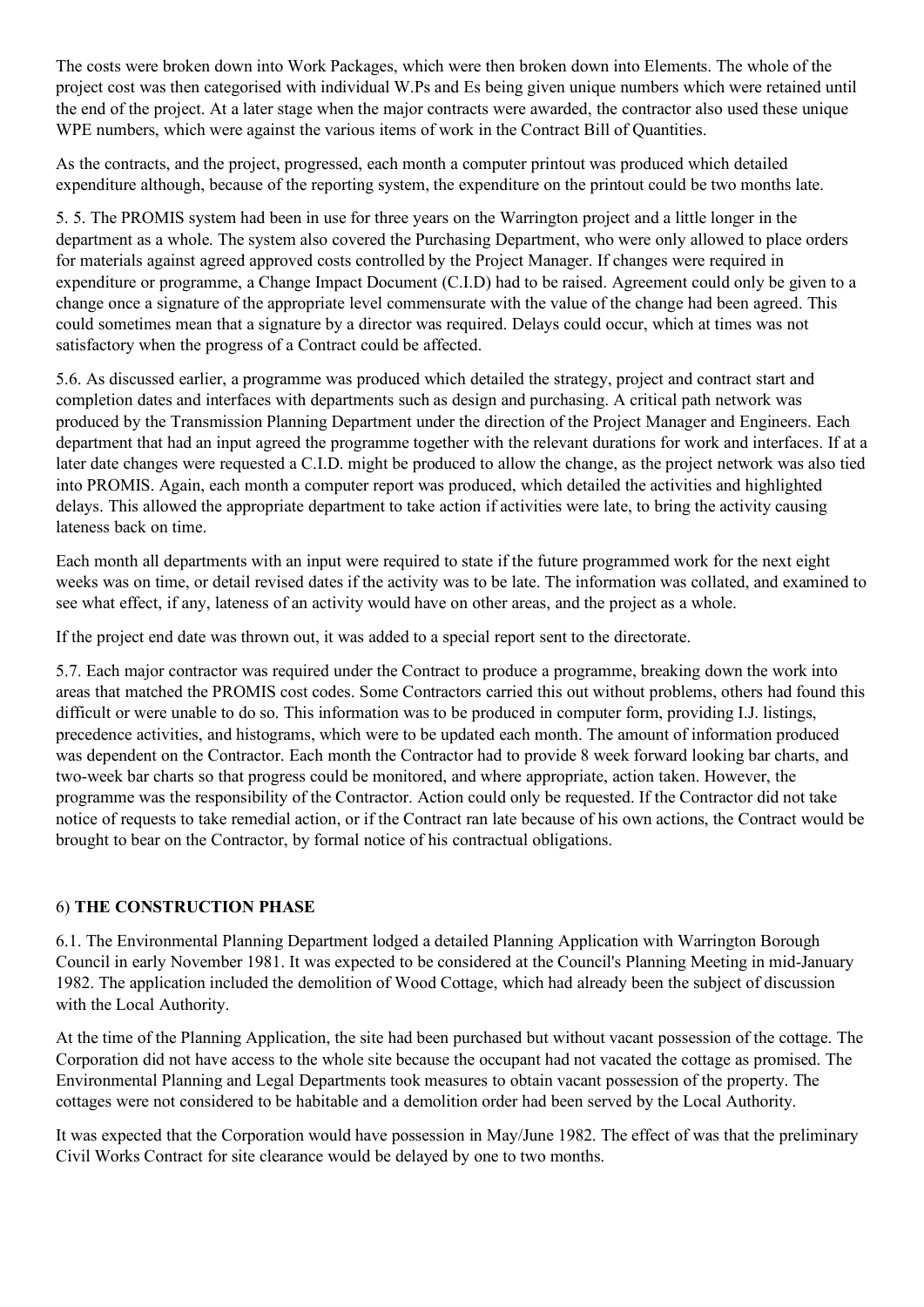6.2. It will be seen from the foregoing that in September 1981 a detailed programme had been produced. Also contract strategy had been determined, and a design brief produced. It was planned that there would be four major contracts, which would be: -

a) Preliminary Civil Works, for site clearance, temporary road, permanent access road, provision of BGC site accommodation.

b) Building and Civil Works Contract - which would include piling, cab, and control building foundations, the building and site roads and part drainage, part security fence.

c) Main Contract which included the pipework, instrumentation, complete security fence, final drainage, ducts, electrical work, lighting etc.

d) Machinery Contract which included the design, manufacture and installation of the compressor train, the ventilation system and controls.

There were also two other small contracts for the design and supply of fire and gas detection equipment. All of this was essential to be able to determine costs and programmes. Design work for the site clearance had been easy to establish with the preliminary works contract and the Tender documentation, but the Design Department were not able to commit full design resources until S.E.C. approval had been obtained.

6.3. Planning permission was received for the compressor station. However, the Demolition Order raised by the Local Authority was found to be unenforceable with the result that the occupant of Wood Cottage had the right to continue in residence. Although the 1981/2 winter was severe, she did not wish to move since she had lived in the cottage all her life and was content to continue to live there.

Further attempts to obtain and enforce a new Demolition Order and evict the occupant failed in the Courts.

This meant that the station layout could not be built because access could not be gained to demolish Wood Cottage.

To maintain the project end date, despite these delays and the change in layout required, drastic measures were called for. It was decided that the only way the station could be built and also retain Wood Cottage, was to move the whole of the station west on the site and reduce the station area. The station layout was moved and condensed. It also meant that the Preliminary Civil Contract Tenders which had been returned by this time could not be considered.

6.4. As stated earlier, the buildings were of similar design to previous stations, however because there was to be a major change, i.e. brick exterior, the drawings were not in sufficient detail for Tender enquiry. The compressor cab and control building foundation details were available, as they were the same as those used at previous stations.

A complete Tender package was issued in the beginning of JuIy 1982 which included not only the site clearance and provision of Contractors compound, and site roads, but also included the piling and foundations for the cabs and control buildings. This change meant that the design work on the buildings could be completed. The Contract strategy changed with the scope of the first two Contractors changing. During this time the occupier of Wood Cottage had a fall and was taken to hospital. The Corporation, however, could not demolish the cottage since it was under a 1egal obligation to ensure that she could return to live in Wood Cottage at any time. This would have meant that she would have lived for at least  $2\frac{1}{2}$  years in the middle of a construction site, and thence next to an operational compressor station.

6.5 The Bases Contract, as the first contract was now known, was awarded at the end of August 1982, some four months after the original intended start date of the first contract. It also meant that major site clearance and civil work would be carried out in the winter months, with the obvious problems with site conditions. The bases contract was completed to programme at the beginning of April 1983.

Tenders were issued for the Building and civil contract at the beginning of November 1982 with the contract being awarded at the beginning of March 1993. The Building and civil contract was completed in the middle of February 1984.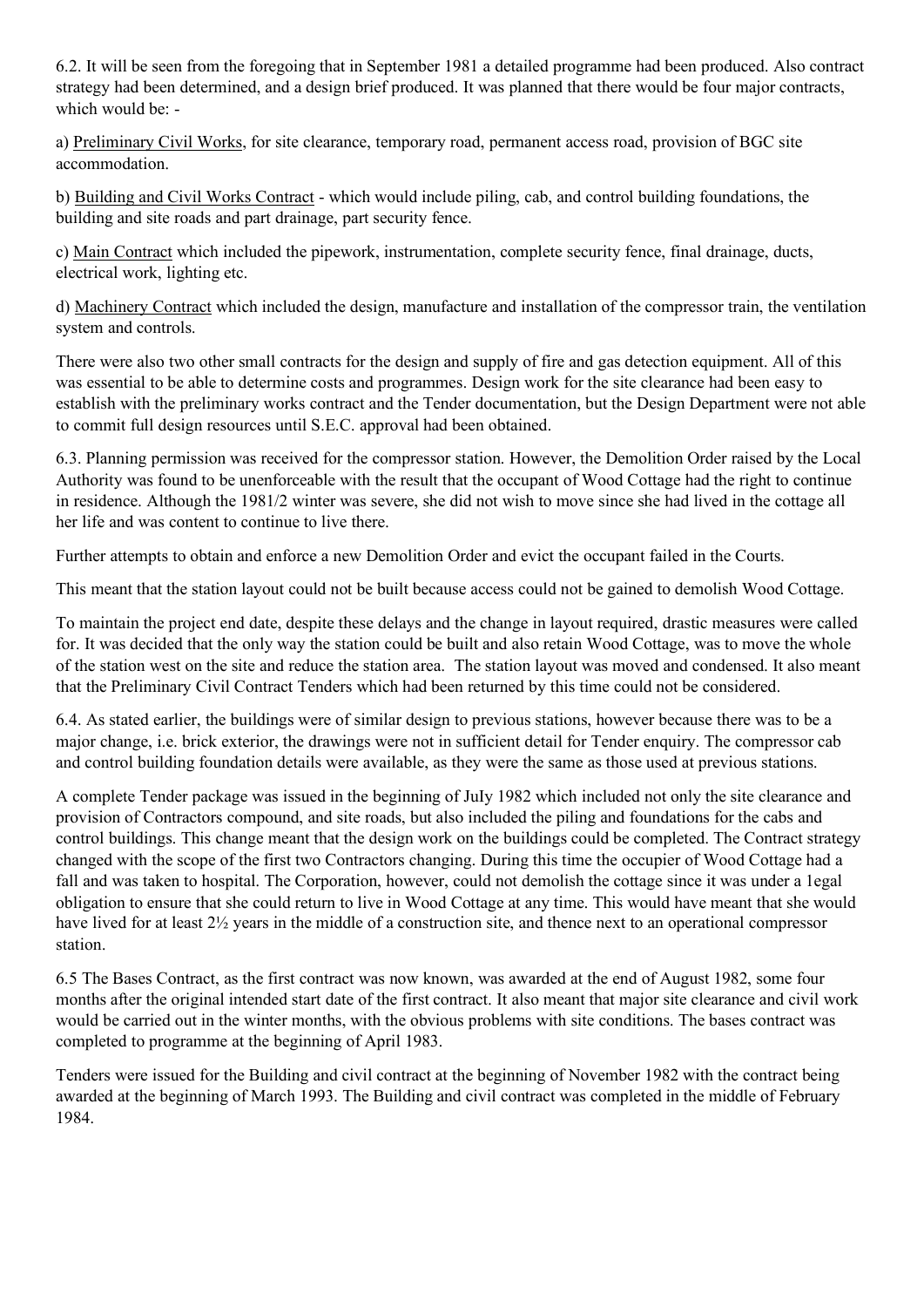This contract did not run smoothly however, as the contractor was programmed to finish several areas of work and be clear in other areas before the Main Works Contractor was to have possession. The Main Works contract was awarded at the beginning of August 1983. This meant that the two Contractors would be working on the site. Dates were imposed on both of the contractors for completion of sections of work, and hand-over of areas for work to be progressed. The Building and Civil contractor was not able to meet some of these dates, which caused access problems and disruption to the Main Works contractor.

6.6 The Corporation purchased materials which were free issued to the Main works contractor. The material included all pipes, valves, vessels, and electrical equipment. Some instrumentation equipment was also included, including the station control panel and communications desk.

Before the Corporation placed orders for the materials, dates were agreed with the suppliers that met the project programme. These delivery dates became an integral part of the programme of the Main Works Contractor. In general, most items were delivered on time. The one major item of free issue materials that failed to meet the delivery date was the scrubbers. The delivery date was missed by 7 weeks. The late delivery disrupted the Main Works Contractor's programme as the scrubbers were an integral part of the pipework. An assessment of the delay was made and an extension was awarded to the Contractor.

Because of the delay, the Main Works Contractor's programme was assessed along with the alternatives that were available to the Contractor to mitigate delays. The Main Works Contract had sectional completion dates which allowed access by the pipeline Contractor to tie in the transmission system to the station, and access for the Machinery Contractor to test and commission the machinery. AII of the most important dates were missed, with the effect that disruption had been caused to the machinery Contractor, and the equipment was not handed over to the Corporation at the required date to enable commissioning to start at the correct time.

The machinery Contractor altered his programme several times to take account of the delay caused by the Main Works Contractor.

6.9. The pipeline from Warburton to the site was completed on time to allow gas to be available for commissioning of the station. However, it was not intended that the pipelines from Lupton would be completed at the same time because of programme and other planning considerations that occurred earlier in the project. It was however programmed that the pipeline would be available in September 1984 so that pumping and commissioning tests could take place. The construction of the pipelines has been delayed due to unforeseen problems with peat on the pipe route. It was known that peat areas would have to be passed when laying the pipeline but it was not expected to encounter peat layers of such great depth. The result was that the pipeline commissioning was delayed by almost I0 weeks, which in turn meant that the final station commissioning was not completed until January 1985, with one machine being commissioned late in December 1984.

Wood Cottage was demolished just before the site works completion as sadly the occupant had moved to a care home and died there.

### **7) COMMISSIONING**

7.1 As part of the commissioning process all equipment was checked to ensure correct operation. This included seeing if the scrubbers were working correctly. In this case it meant an internal examination of the vessel.

Each scrubber was isolated for the inspection. Small rubber particles were found that could not be explained and if not dumped by the action of the nozzles used to separate any debris in the gas stream would have caused serious damage to the compressors. The rubber material was very thin and could have been part of an inflatable sphere used to stop water passing a hydrostatic pressure test of new pipe work which would have included the new pipeline connecting the station to the grid There had not been any reports of any such items being left within the new pipework on the compressor station nor from the new connection to the national grid. The scrubbers were cleaned out and recommissioned with no further problems.

7.2 There were complaints about noise from the site due to the close proximity of people living nearby. Although the pipework on site had been put into pits and fitted with acoustic lagging more work was required to reduce the noise.

Concrete covers were fitted over the pits covering the pipework and rubber matting was installed to seal any gaps that might cause noise to escape.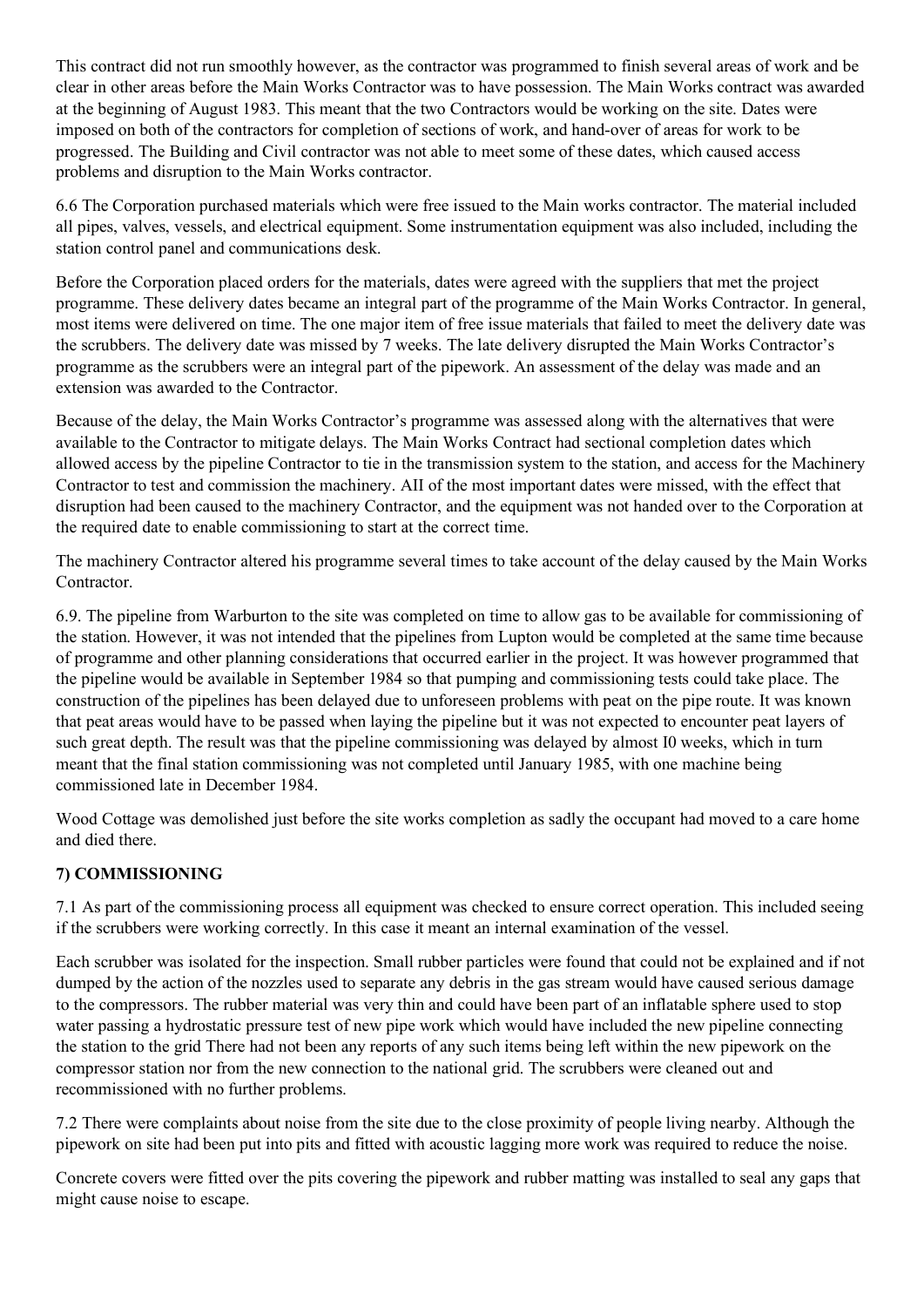7.3 The exhaust system had sound attenuation fitted but this did not work sufficiently well to control low level noise. The machinery contractor who was responsible for dealing with the nose problems installed a series of loudspeakers around the top of the exhaust stack known as active attenuation which operated automatically when the machinery was in operation.

7.4 In the first 6 months of operation it was found that one of the automatic 36" rotary control valves was passing gas when in the shut position. There was another 36" manually operated valve in line with the faulty valve. These two valves were part of the control of the gas flow from one of the compressor units. The valve was removed by the main contractor under supervision of POD, a member of the project team, a BG QA inspector and a representative of the valve manufacture. At each stage photographs and a record of what was found.

The valve was taken back to the manufacturer's works in Scotland to be examined. Each phase of the dismantling process was photographed and a note made of what was found.

The rotary valve had a seal that turned in a clockwise direction each time it was closed or opened to ensure that any wear would be uniform in use. It was found that this seal had been cut because it had not fitted correctly in manufacture and should not have passed inspection. The reason why this had happened was not clear.

The manufacturer accepted responsibility for all costs associated with removal and supply and installation of a replacement valve.



*Warrington Compressor Station*